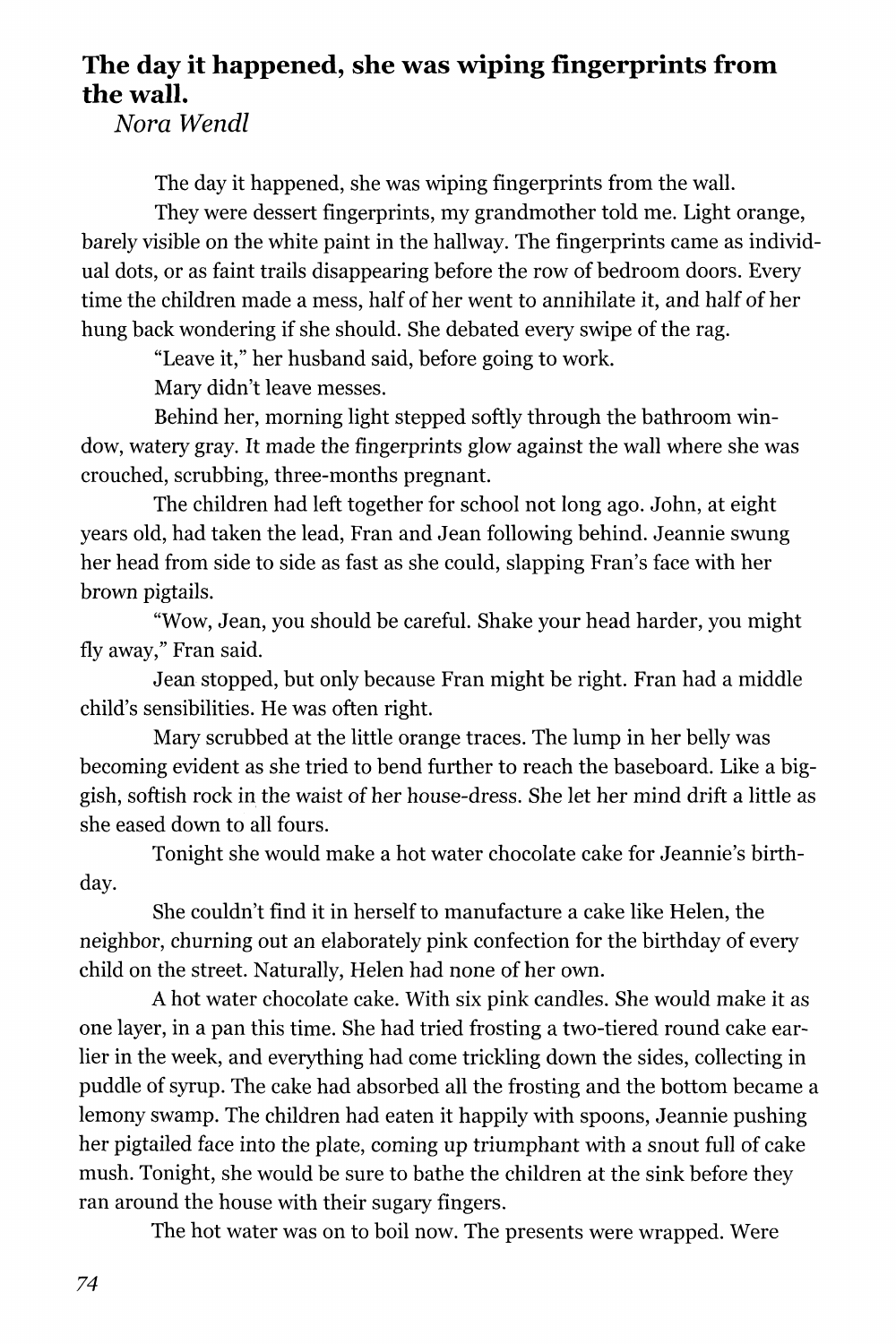there any candles left in the cupboard above the kitchen sink? Would she have to walk to the store to get more? She could always take the bus into town.

Mary looked at the small white watch face at her wrist. Thirty minutes until the bus stopped at the corner of Helen's house.

She stood up fast, and came back down on one knee. Everything inside of her turned upside-down and burned.

She sucked at the air. She groped blindly on her hands and knees, crawling into the bathroom. Once inside, she leaned against the solid door, slamming it shut.

Nobody was home. She pictured Helen next-door, making the pink cake. She tried to scream, "Helen, Helen, help me," but her voice had gone, and she would have felt foolish anyway, because she didn't know what was wrong with her.

Her arms drug her across the white tile floor, flesh squeaking against the hard surface, knees battering and bruising under her. Every stitch seemed to be searing her skin. She tore at her nylons, pulled them off in one elastic stretch. She tugged at the dress, at the buttons running up her spine, heard it tear as it passed over her head. Naked, she put one, two hands on the cold porcelain bathtub. One leg up on the ledge of it, Mary rolled herself in, hands skittering to find a hold on the blank surface. She found the soap-dish mounted to the wall, and she held that with her right hand, pushing her feet against the end of the tub with the faucet and nozzles.

She panted prayers and crossed her legs, and didn't scream in a way that the neighbors would think something very strange was happening to her. She closed her eyes, gripped the soap-dish harder, heard her knuckles crack. Her eyes saw red and saw black and saw nothing, and then in a rush of warm, it was over.

Red on the porcelain. Red on her hands, on the dress that she had not pulled away in time. Her underwear lay in the center of the bathroom, trapped in the pool of her nylons. The faucet leaked, drop after drop. She hadn't noticed that before. There were cracks in the white paint on the bathroom door. The magazines in the stand next to the toilet were in complete disarray. Fran's firetruck lay on its side behind the toilet.

Mary gripped the free edge of the tub with both hands, and pulled her knees under her. Everything had come out. Everything. She was kneeling next to it, looking down. It was as if they were in a boat together, a small white porcelain boat sailing on the watery light that bathed the ground. She kneeled there, on the verge of exiting the tub, her knees gnawing with dull agony. The small blue thing lay calmly by the drain.

No riotous howling, no doctors or friends, no sweating husband or flowers. Just the rag she had been using to wipe the wall, the blood-spattered pool of clothes, and a patient blue baby the size of her thumb.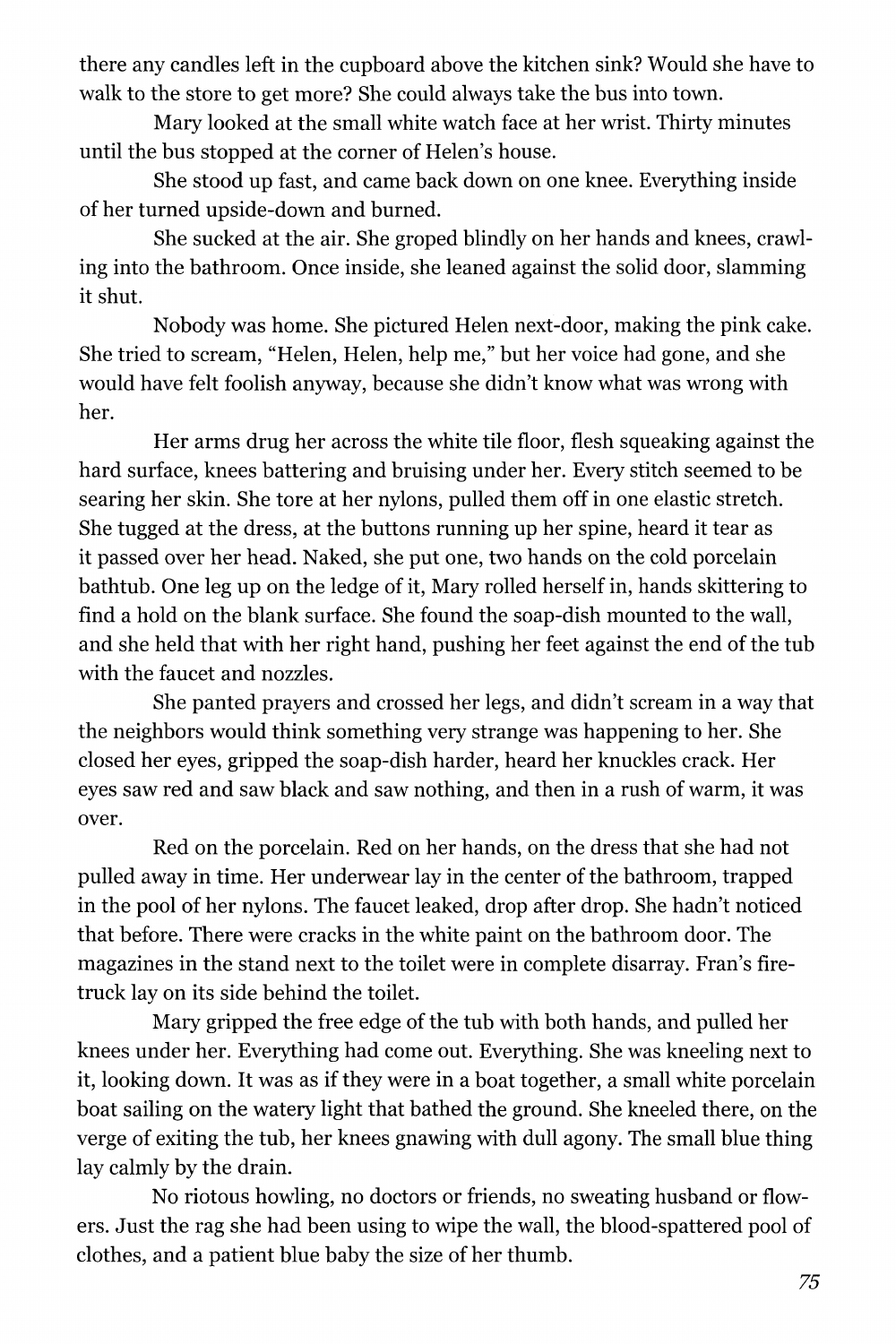Mary leaned out of the tub. She plucked up the dress, and pulled it over her head, her arms. She crawled out of the bathroom. In the hallway, the rag lay waiting to wipe away more fingerprints. She passed it, and crawled into the bedroom. Her fingers found the cord that connected the telephone to the wall, and pulled it until the phone was brought to the floor in two pieces. She touched the piece with numbers on it first, wrenching the clear disk around, letting it spin back, around, back, around, back, seven times to reach the doctor. Then she pulled the spiral plastic cord that led to the second piece, and cradled it between her ear and her shoulder.

After four low, fat rings the doctor's voice boomed across the line. "Hello?"

"There's a blue baby in my bathtub."

"Who is this?"

"Mary Albers. This is Mary Albers."

"Well, Mary! How are you..."

"Did you hear me? Did you hear what I said? My baby. My baby is in my bathtub."

"Oh, Jesus. Oh, Jesus, Mar, I'm so sorry. We need to see you right now. Where's Pat?"

"He's at work. There's a goddamned baby in my tub..."

"Can you walk? I'm sending an ambulance to..."

"Don't send anything, don't send anyone! I don't want the world to watch me, carried out on a stretcher like a corpse! I can walk! J called *you.* I'm fine! I just want this baby out of my tub before my children come back from school. Jesus, it's Jeannie's birthday..."

"Get a sack. Get a paper bag. Get ajar. Just get the baby and the rest of it into something, and get to St. Ambrose, I'll meet you in front. Get here as soon as you can."

Mary dropped the piece of the phone that sounded like the doctor.

She stood up as if for the first time, not pregnant. She pulled her dress down from under her arms, straightening it over her shaking legs, streaked with dried blood. The brown wash ran in tracks that were wide at the insides of her thighs, coursing to thin lines at her knees. She walked down the hall, into the bathroom, running a hand along the wall to steady herself. She moved a hand up the wall to light the room.

Mary looked at the floor. She turned and stepped out of the bathroom, and returned with the fingerprint-wiping rag. It was still damp. She kneeled on the tile. The first few wipes smeared the blood wider on the tile floor. Her arm kept rowing along the tile, wiping away the blood, moving the damp cloth over the tiles until it faded, then disappeared.

She dropped the rag in the bathtub and went to the kitchen.

The water for the chocolate cake was boiling over on the stove. Mary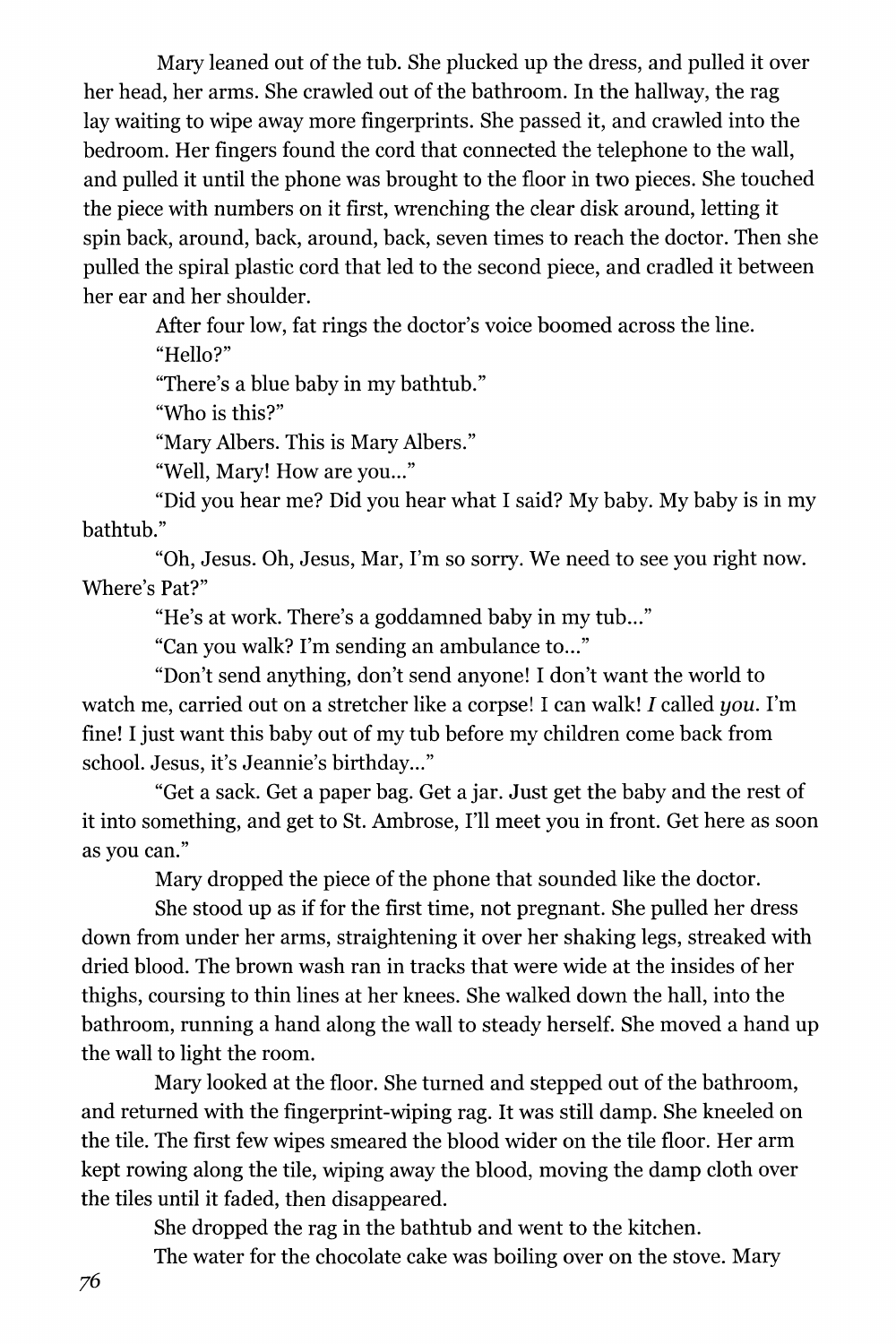turned the range off and went to the cupboard. There were a number of mason jars for leftovers there. She picked one up. The lid was screwed on tight, and it took her a few tries to get it off.

She walked back to the bathroom with the jar. She put the jar on the fat lip of the tub. She picked up the baby the way she picked up raw chicken breast, and she slid it carefully into the jar. Behind the glass, two black eyes bulged blankly. No real nose, knobs for feet, knobs for hands, impossible fingers, seashell ears, curled up body.

Screwing the lid on tight, she felt the bird's weight of it tumble a bit. She put the jar on the tile and went to the kitchen for a paper sack and another jar.

It was approaching eleven. Pat would be back for lunch in an hour. In the kitchen she wrote a note, something about gone to get ribbon, gone to get candles, there's roast beef in the fridge.

She almost forgot why she was in the kitchen. Sack and jar.

The afterbirth, sanguine and lush, resisted the jar. Mary pushed it in with a squelching sound and put the lid on it, screwing it tight. It looked too ordinary to have been expelled from her body, like the raw liver she often bought from the butcher.

Both jars went into the brown sack.

Mary used the boiled water to wash the tub and rinse the fixtures. Her dress joined her nylons in a pool beside the tub. She poured the water down her legs and plunged her hands into the rest of it.

She walked naked into her bedroom and looked in her closet. There was a lot of blue on the hangers. She pulled a town dress out and unzipped the back, slipped into it legs first, then arms, the teeth of the zipper nipping at her fingertips. Light blue. She studied the mirror. Her hair was damp with sweat, stuck to her neck. As she pulled every last pin out of it, she dropped them on the dresser next to the gifts. She brushed the copper length until it lay smooth, scraping her scalp with the comb's tines. Then she twisted and coiled it around her fingers, wound it onto her head, spearing it with the pins. She dusted on a light powder, applied a little color to her lips, some cream to her scalded red hands.

She picked up her black purse, counted out change for the bus, put her pillbox hat and well-tailored blue jacket on. She slipped into her black pumps and picked up the brown sack that was outside the bathroom door.

Her keys sat in a small crystal dish on a shelf in the kitchen. She took them and left the house, locking the door behind her.

The spring air felt soft on her face. She felt light and very young. The bus pulled up just as she approached the corner. She fed the meter a quarter and took a seat, thankful for the empty space next to her.

"Special delivery, miss?"

Mary didn't move. A man two seats ahead of her had turned in his seat, eyeing the brown sack.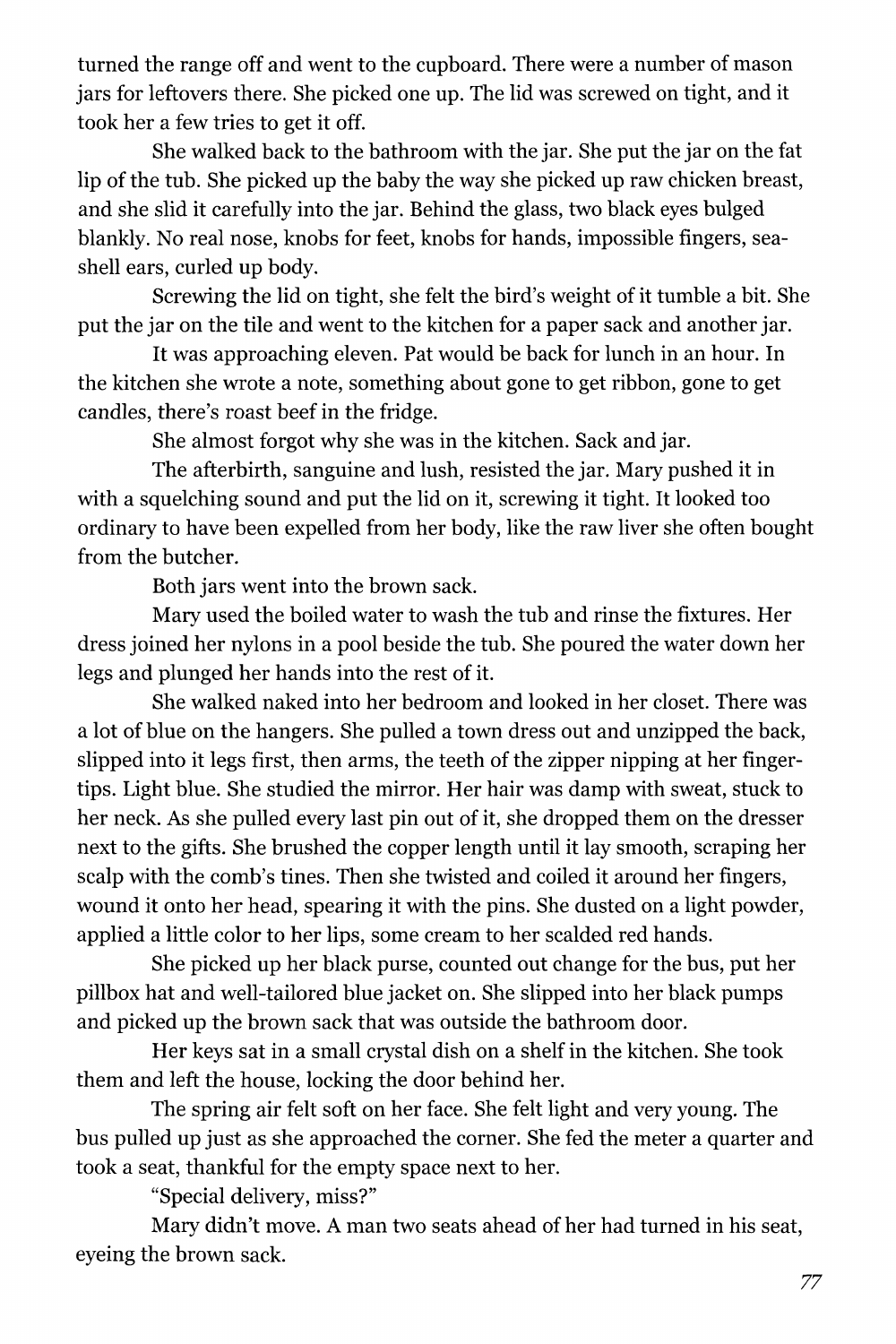"You got something special there for somebody?"

"It's...today is my little girl's birthday."

The man smiled and faced front, retreating into his newspaper.

He got off three stops later, in the middle of downtown.

The hospital was the end of the line, and Mary stepped off in the back rather than face the driver.

Nobody she knew had seen her.

Mary walked into St. Ambrose. The room was electric, stale, no doctor in sight. Two secretaries at the front pushed piles of paper around behind their tall counter, wary of the sparse, injured population of the waiting room: one little boy with a bleating wail cradled his wrist, his mother's nose buried in his light hair, shushing him. A woman with a lump under her shabby jacket and a grim face. An old man with lost eyes and a lot of spit on his lip.

"Sorry, lady, no gifts of food to visitors. You'll have to leave the bag here. Who're you here to..."

"I need to see Dr. Kendall."

"Oh, he went to see someone. It was an emergency with a patient."

"When will he be back?" Mary tried to focus her eyes on this woman with her pile of paper and her smoke break and her dumb face.

"L..well, I don't know."

Mary turned around and walked out of the hospital.

Damn her.

It was nearly one, by the watch-face that had twisted to the inside of her wrist. Mary held the paper sack carefully, only touching the part of it that folded over at the top.

There was Jeannie's cake to bake, the ribbons to buy, the table to set, the dinner to make, the children to greet when they came home from school. And this paper sack to deliver.

The hospital sat at the edge of town, the way hospitals usually do. Somebody's muddy farm to the left. The stretch of road to the right, leading back into town, and beyond the town there was her house, her bathroom with its thick scent, the window open wide. Did she clean it completely? What if the children came home before her and saw something? She needed to be examined. How did she know there wasn't anything wrong with her? Where was the doctor?

She left the shelter of the entrance portico and sat on a wrought-iron bench on the lawn, near an outdoor patio for patients. Some faded, terminally ill people rested there, together and alone like a smattering of islands. Mary put her bag in the grass, near her feet.

She could see a cloud of dust churning up the road. The bus. Mary looked back at the entrance. No Kendall. She looked out at the parking lot, the full rows of empty cars. She listened to the ill noises, the lost coughing and the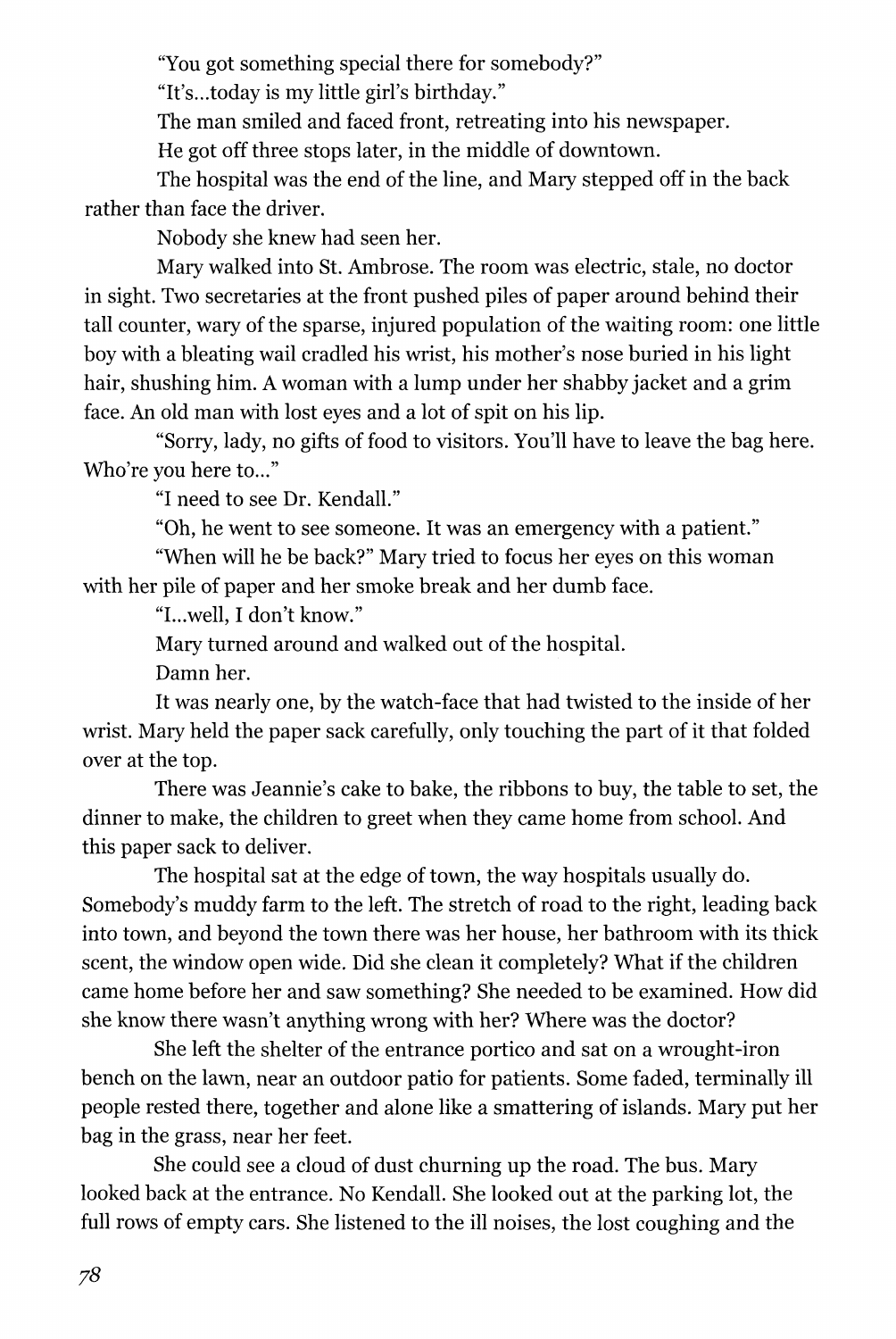struggling breath. She stood up, retrieved her bag, and walked to greet the bus at its stop. She climbed up into its musty gut and struggled with her coin purse, silver discs spinning out of her hands. Her mouth opened to apologize or scream, and nothing came out. The driver just smiled and shook his head, his square jaw understanding. People did things like this. He'd retrieve the coins later. She nodded and moved to take a seat. The bus pulled away, and she fell into an empty bench too close to some rowdy children. Skipping school, she guessed.

She got off in the middle of downtown. There was the card shop where she bought Jeannie a little heart-shaped birthday card and a length of smooth pink ribbon to tie up the boxes. There was the department store where she bought the little candles to push into cake, the little plastic candle holders to keep the wax from spoiling the frosting. She carried the bag with her into each store, sometimes resting it on her hip like a child.

In the card shop, the glass jars had clinked together. Mary's vision began to tunnel as the attendant counted out her change cheerfully, laying it on the counter. Mary's hand was shaking too hard to collect it. She simply nodded at the young woman, snatched the thin envelope that contained the card, and waved to her to keep the three dollars and odd cents.

She dashed out just in time to get on the smaller bus, the bus that went to the neighborhoods. It was around three, sun catching in the large storefront windows as they rumbled past.

She sat at least four rows behind everybody else. She leaned forward, her brow resting on the back of the seat in front of her. Her lower back was beginning to cramp. She could feel sweat beading up between her eyes. She took the pillbox hat off, and laid it next to her on the seat. She licked her dry lips, tasting something awful and cosmetic. As the bus built up speed, her insides churned like a steam engine. She breathed heavily. The jars clink-clinked together as the bus hit a pock in the road, and salt water flooded her mouth. She spat it quietly on ground next to her, keeping her head down so nobody would see. She put a hand over her stomach and bit her lip, gritting her teeth against what wanted to come up.

She felt soft in her seat, warm. Mary opened her eyes. Underneath her, a dark pool was slowly forming on the brown vinyl seat, drops reeling onto the floor.

Then all movement stopped. They were at the corner bus stop. Mary looked out of her window, and stared at her own house as though it had sprung up from thin air. Dr. Kendall stood on the front porch with Pat. Kendall was talking with his hands, Pat listened with his mouth turned down, hand furrowing through his thick hair. They both smoked.

The door hissed open. The only door, past all those people, the only door on the bus opened. The door closed. The bus crept forward three feet, waiting for traffic to clear up so it could cross the street. Mary stared out the window, still